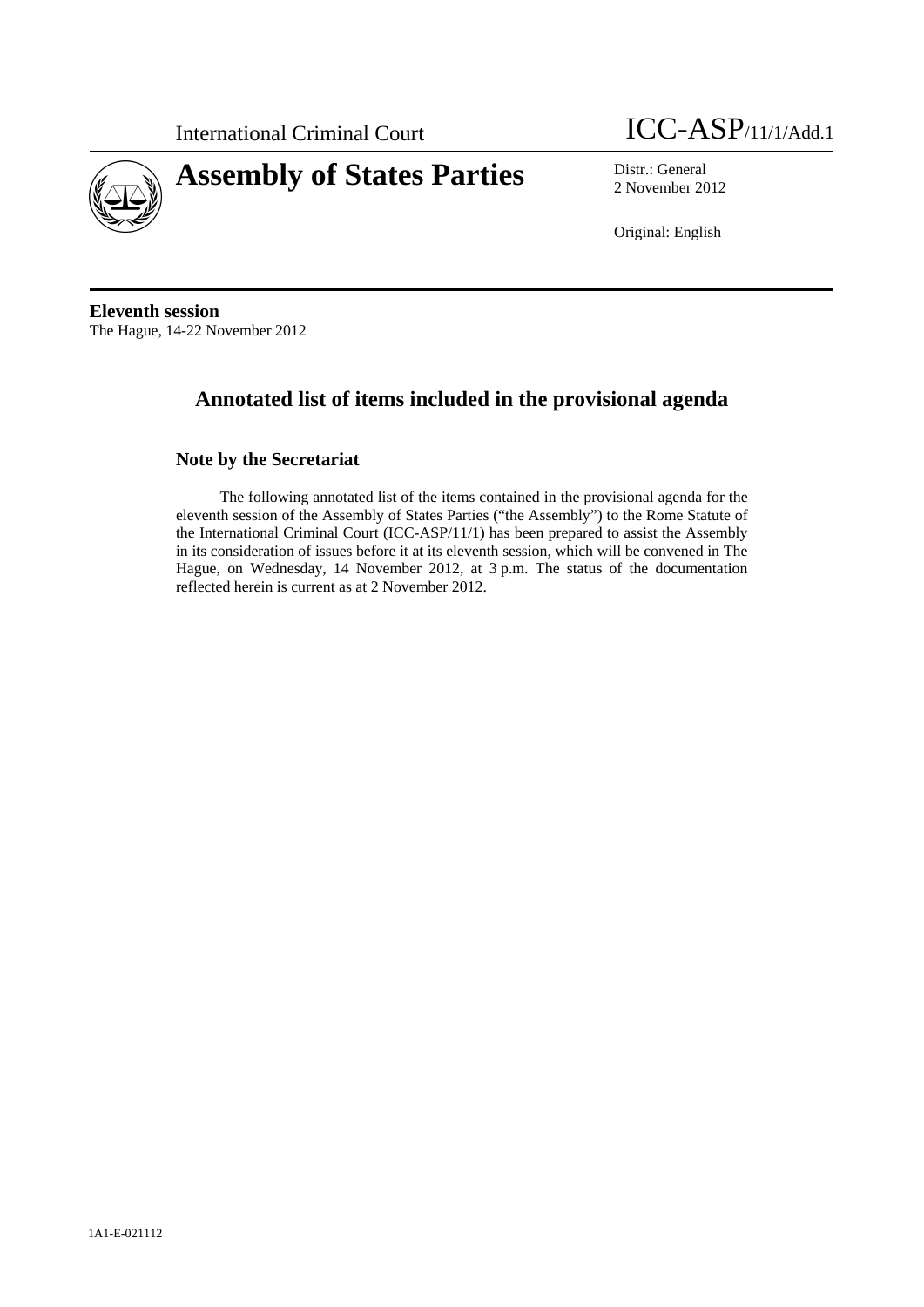## **1. Opening of the session by the President**

In accordance with article 112, paragraph 6, of the Rome Statute, the Assembly meets once a year in regular session. In accordance with rule 5 of the Rules of Procedure of the Assembly of States Parties ("Rules of Procedure"),<sup>1</sup> the Assembly, at the 9<sup>th</sup> meeting of its tenth session, on 21 December 2011, decided to convene its eleventh session in The Hague from 14 to 22 November  $2012.<sup>2</sup>$ 

### **2. Silent prayer or meditation**

Pursuant to rule 43 of the Rules of Procedure, immediately after the opening of the first plenary meeting and immediately preceding the closing of the final plenary meeting, the President shall invite the representatives to observe one minute of silence dedicated to prayer or meditation.

### **3. Adoption of the agenda**

Rules 10 to 13 and 18 to 22 of the Rules of Procedure concerning the agenda are applicable to regular sessions.

In accordance with rules 10 and 11 of the Rules of Procedure, the provisional agenda for the eleventh session was issued on 15 May 2012. In accordance with rule 19 of the Rules of Procedure, the agenda shall be submitted to the Assembly for approval as soon as possible after the opening of the session.

#### *Documentation*

Provisional agenda (ICC-ASP/11/1)

### **4. States in arrears**

According to article 112, paragraph 8, of the Rome Statute, "A State Party which is in arrears in the payment of its financial contributions towards the costs of the Court shall have no vote in the Assembly and in the Bureau if the amount of its arrears equals or exceeds the amount of the contributions due from it for the preceding two full years."

At its fourth session, the Assembly took note of the report of the Bureau on the arrears of States Parties<sup>3</sup> and the recommendations therein and invited the Bureau to report back to the fifth session of the Assembly on the status of arrears, including on suggestions, if necessary, of measures to promote the timely, full and unconditional payment of assessed contributions and advances towards the costs of the Court. Furthermore, the Assembly decided that requests for exemption under article 112, paragraph 8, of the Rome Statute, should be submitted by States Parties to the Secretariat of the Assembly at least one month before the session of the Committee on Budget and Finance ("the Committee"), so as to facilitate the Committee's review of the requests and that the Committee should advise the Assembly before the Assembly decided on any requests for exemption under article 112, paragraph 8, of the Rome Statute.<sup>4</sup>

At its fifth session, the Assembly renewed the appeal to States Parties in arrears to settle their accounts with the Court as soon as possible. In this connection, the Assembly adopted resolution ICC-ASP/5/Res.3 containing recommendations setting out a specific procedure for requesting exemptions from the loss of voting rights<sup>5</sup> and decided that the Bureau should review on a regular basis the status of payments received throughout the financial year of the Court and consider additional measures to promote payments by States Parties, as appropriate.<sup>6</sup>

l

<sup>&</sup>lt;sup>1</sup> *Official Records of the Assembly of States Parties to the Rome Statute of the International Criminal Court, First session, New York, 3-10 September 2002 (ICC-ASP/1/3 and Corr.1), part II.C.* 

*Sefficial Records … Tenth session … 2011* (ICC-ASP/10/20), vol. I, part III, ICC-ASP/10/Res.5, para. 88.

 $\frac{3 \text{ TCC}-\text{ASP}/4/14}{10 \text{C-C}-\text{ASP}/4/14}$ .<br> $\frac{1}{10 \text{C-C}-\text{ASP}/4/14}$ ... Fourth session ... 2005 (ICC-ASP/4/32), part III, ICC-ASP/4/Res.4, paras. 40, 43 and 44.

 $^5$  *Official Records … Fifth session … 2006* (ICC-ASP/5/32), part III, ICC-ASP/5/Res.3, annex III.

 $6$  Ibid., para. 42.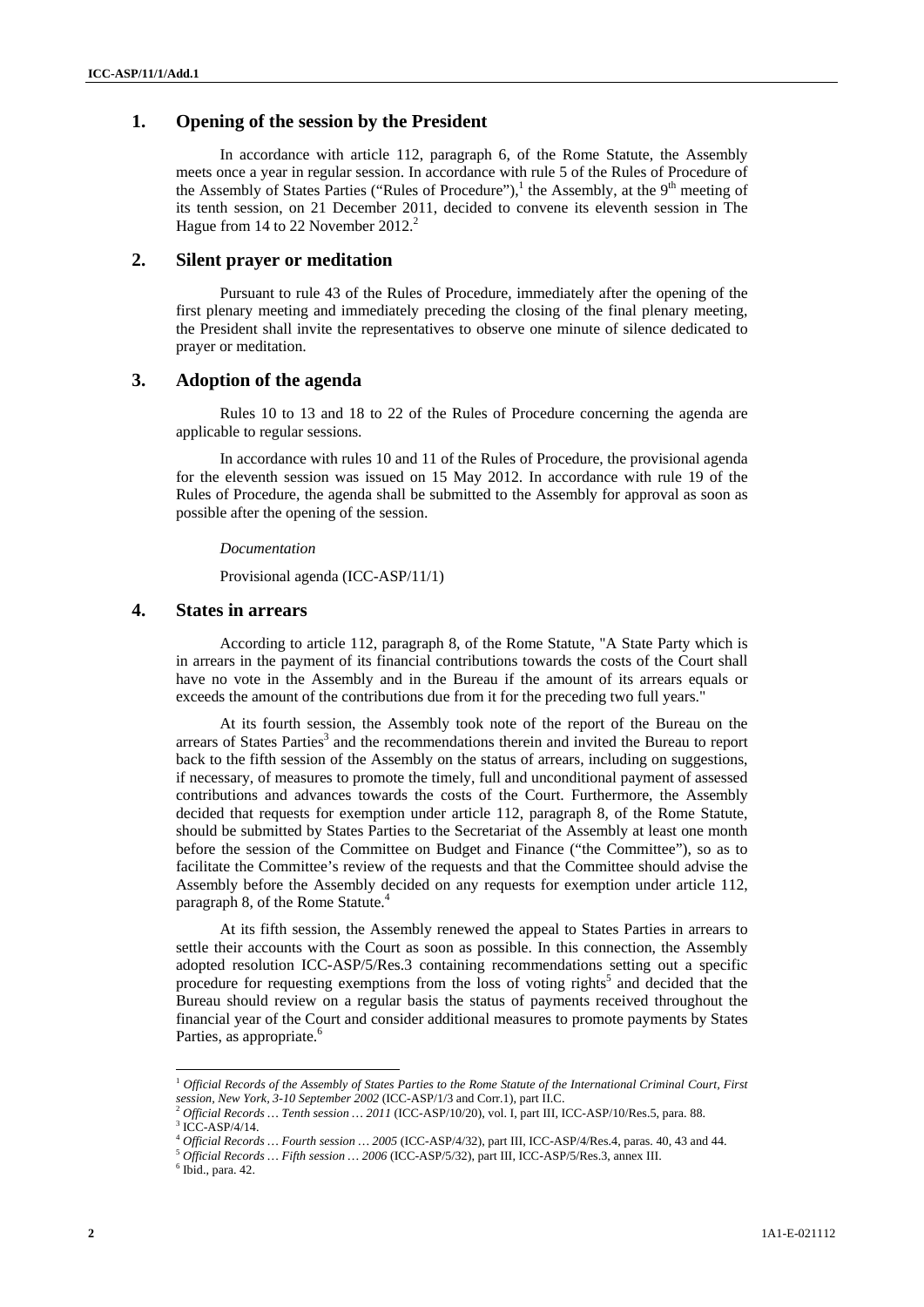#### *Documentation*

Report of the Bureau on the arrears of States Parties (ICC-ASP/11/23)

### **5. Credentials of representatives of States at the eleventh session**

#### **(a) Appointment of the Credentials Committee**

Rule 25 of the Rules of Procedure of the Assembly of States Parties, provides that a Credentials Committee shall be appointed at the beginning of each session. It shall consist of representatives of nine States Parties, which shall be appointed by the Assembly on the proposal of the President.

#### **(b) Report of the Credentials Committee**

Representation and credentials are regulated by rules 23 to 28 of the Rules of Procedure. In accordance with rule 24, the credentials of representatives of States Parties and the names of alternates and advisers shall be submitted to the Secretariat if possible not later than 24 hours after the opening of the session. The credentials shall be issued by the Head of State or Government or by the Minister for Foreign Affairs or by a person authorized by either of them.

Under rule 25, a Credentials Committee, consisting of representatives of nine States Parties to be appointed at the beginning of each session by the Assembly on the proposal of the President, shall examine the credentials of representatives of States Parties and report to the Assembly without delay.

### **6. Organization of work**

The Assembly will consider and adopt a programme of work at the beginning of the session on the basis of a proposal by the Bureau.

## **7. General debate**

*No documentation* 

### **8. Report on the activities of the Bureau**

In accordance with article 112, paragraph 2(c), of the Rome Statute, the Assembly shall consider the reports and activities of the Bureau and take appropriate action in that regard.

### *Documentation*

Report of the Bureau on legal aid (ICC-ASP/11/2)

Report of the Bureau on complementarity (ICC-ASP/11/24)

Report of the Bureau on the Plan of action for achieving universality and full implementation of the Rome Statute of the International Criminal Court (ICC-ASP/11/26)

Report of the Bureau on the Independent Oversight Mechanism (ICC-ASP/11/27)

Report of the Bureau on cooperation (ICC-ASP/11/28)

Report of the Bureau on non-cooperation (ICC-ASP/11/29)

Report of the Bureau on the strategic planning process of the International Criminal Court (ICC-ASP/11/30)

Report of the Bureau on the Study Group on Governance (ICC-ASP/11/31)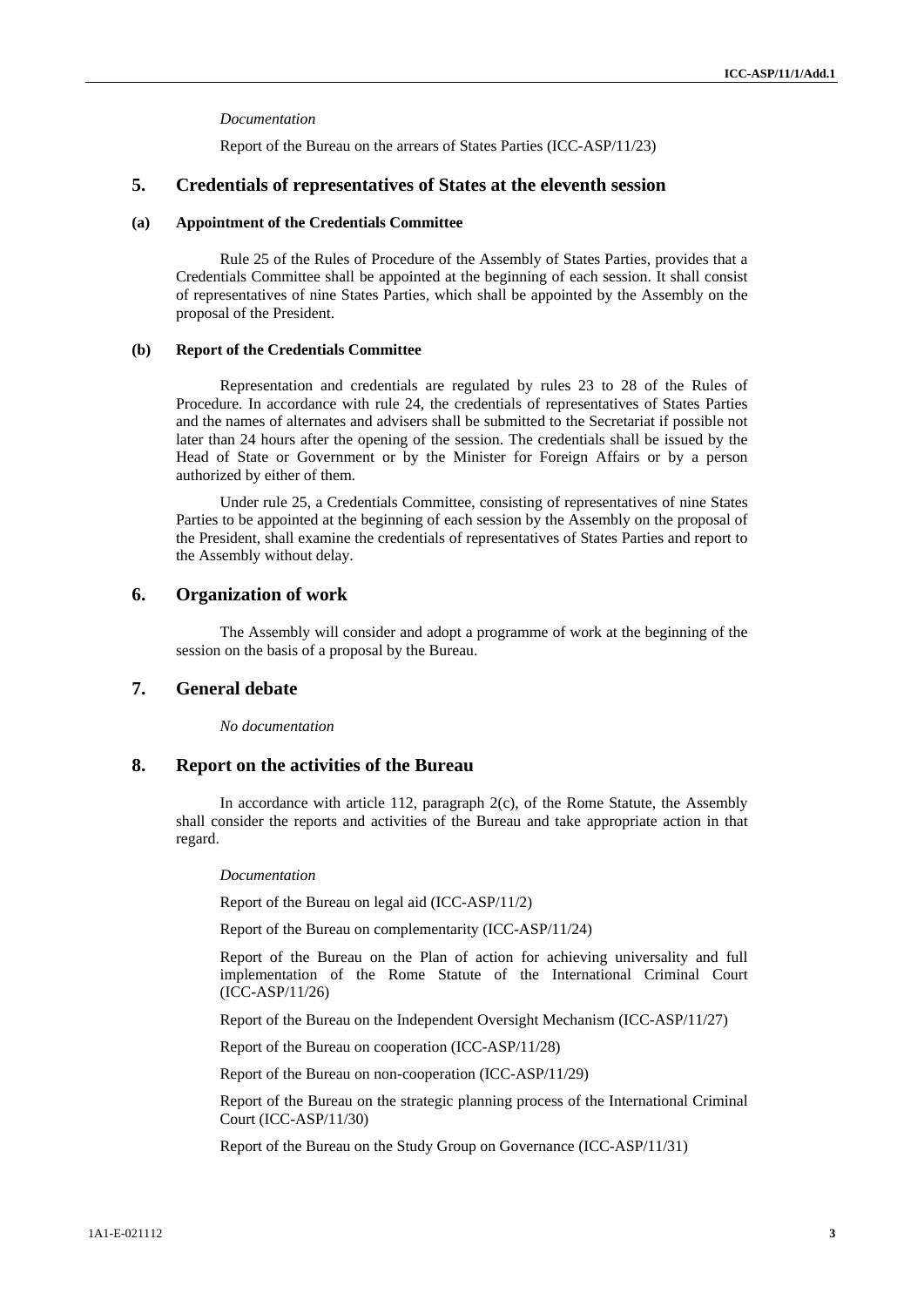Study Group on Governance: Lessons learned: First report of the Court to the Assembly of States Parties (ICC-ASP/11/31/Add.1)

Report of the Bureau on victims and affected communities and Trust Fund for Victims and on reparations (ICC-ASP/11/32)

Report of the Bureau on the arrears of States Parties (ICC-ASP/11/23)

Report of the Bureau on equitable geographical representation and gender balance in the recruitment of staff of the International Criminal Court (ICC-ASP/11/33)

Report of the Study Group on Governance on rule 132 *bis* of the Rules of Procedure and Evidence (ICC-ASP/11/41)

## **9. Report on the activities of the Court**

Under article 112, paragraph 2(b), of the Rome Statute, the Assembly shall provide management oversight to the Presidency, the Prosecutor and the Registrar regarding the administration of the Court. In accordance with article 112, paragraph 5, of the Rome Statute, the President of the Court, the Prosecutor and the Registrar or their representatives may participate in meetings of the Assembly. As provided in rule 34 of the Rules of Procedure, they may make oral or written statements and provide information on any question under consideration. Accordingly, the President of the Court will present a report on the activities of the Court since the previous session of the Assembly.

### *Documentation*

Report on the activities of the Court (ICC-ASP/11/21)

## **10. Report of the Board of Directors of the Trust Fund for Victims**

By its resolution ICC-ASP/1/Res.6,<sup>7</sup> the Assembly established a Trust Fund for the benefit of victims of crimes within the jurisdiction of the Court, and of the families of such victims, as well as a Board of Directors of the Trust Fund for the benefit of victims.

In accordance with paragraph 11 of resolution ICC-ASP/1/Res.6, the Board shall report annually to the Assembly on the activities and projects of the Fund and on all offered voluntary contributions, regardless of whether they were accepted or refused.

#### *Documentation*

Report to the Assembly of States Parties on the activities and projects of the Board of Directors of the Trust Fund for Victims for the period 1 July 2011 to 30 June 2012 (ICC-ASP/11/14)

### **11. Election of the Deputy Prosecutor**

Article 42, paragraph 4, of the Rome Statute, provides that the Deputy Prosecutor(s) shall be elected by secret ballot by an absolute majority of the members of the Assembly from a list of candidates provided by the Prosecutor. The Prosecutor shall nominate three candidates for each position of Deputy Prosecutor to be filled. In accordance with article 42 (4) of the Rome Statute, unless a shorter term is decided upon at the time of the election, the Deputy Prosecutor shall hold office for a term of nine years and shall not be eligible for re-election. The procedure for the nomination and election of Deputy Prosecutor(s) is regulated by Assembly resolution ICC-ASP/1/Res.2.

#### *Documentation*

Election of the Deputy Prosecutor of the International Criminal Court (ICC-ASP/11/17)

l

<sup>7</sup> *Official Records … First session, New York, 3-10 September 2002* (ICC-ASP/1/3 and Corr.1), part IV.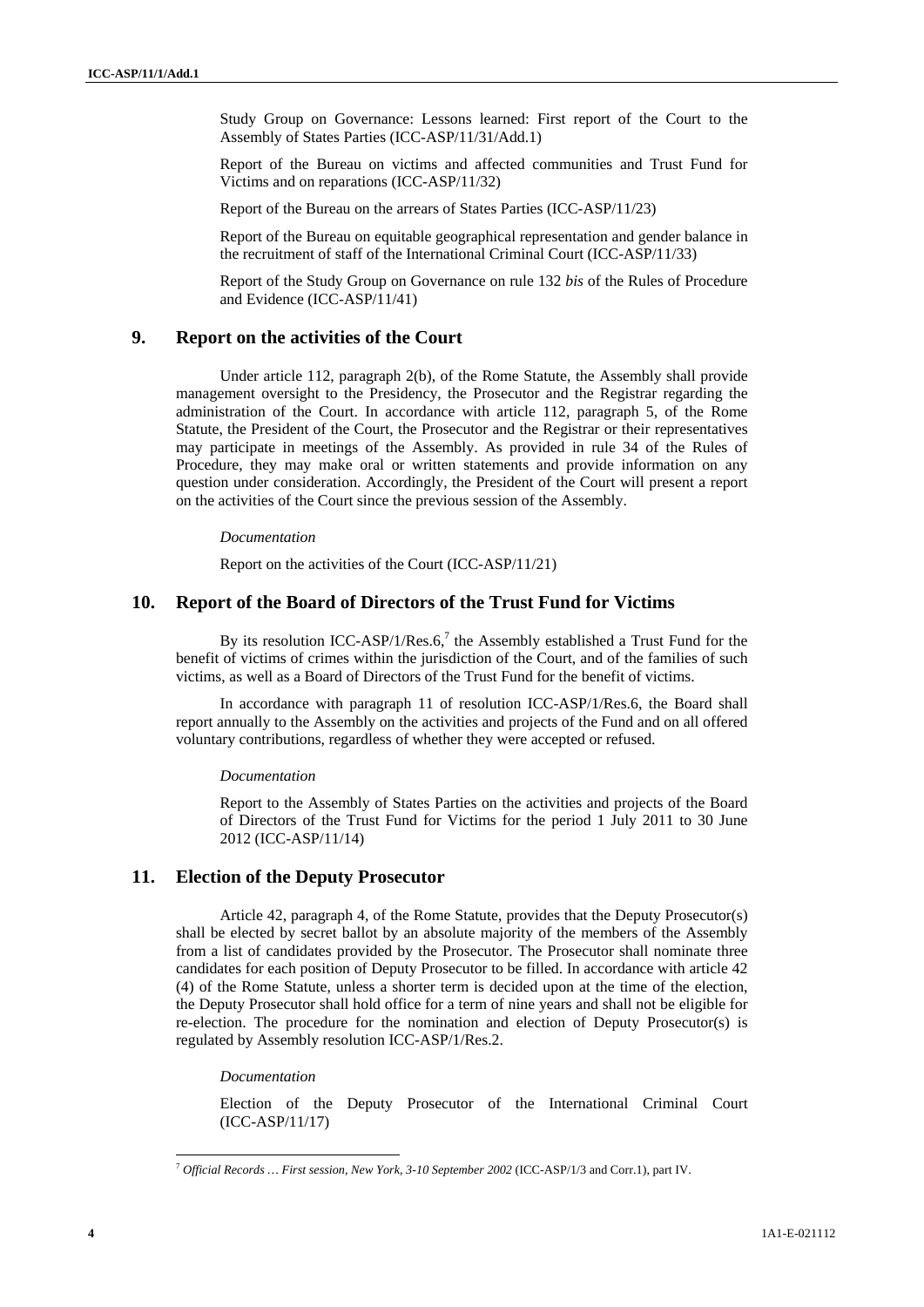## **12. Election of the members of the Board of Directors of the Trust Fund for Victims**

By resolution ICC-ASP/1/Res.6, the Assembly established a Trust Fund for the benefit of victims of crimes within the jurisdiction of the Court, and of the families of such victims, as well as a Board of Directors of the Trust Fund. The relevant resolutions for the nomination and election of the members of the Board are ICC-ASP/1/Res.6 (as amended by resolutions ICC-ASP/4/Res.5 and ICC-ASP/4/Res.7) and ICC-ASP/1/Res.7.

At the 5th meeting of its second session, on 12 September 2003, the Assembly elected the five members of the Board of Directors whose terms of office commenced on the same date. At the 6th and 9th meetings of the fifth session, held, respectively, on 30 November 2006 and 1 February 2007, the Assembly elected five members of the Board of Directors to fill the vacancies arising upon the conclusion of the terms of office of the first Board members.

At its seventh meeting, on 28 February 2012, the Bureau decided that the fourth election of the members of the Board of Directors of the Trust Fund for Victims would be held during the eleventh session of the Assembly and that the nomination period for the fourth election would run from 16 May to 8 August 2012. Following the withdrawal of one nomination on 11 October 2012, and in accordance with the 15 October 2012 decision of the Bureau, the nomination period for the members of the Board was reopened for a period of two weeks, from 18 October to 1 November 2012.

The Assembly would elect five members of the Board of Directors for a three-year term, to commence on 1 December 2012, to fill the vacancies arising upon the conclusion of the terms of office of the current members of the Board on 30 November 2012.

*Documentation* 

Fourth election of members of the Board of Directors of the Trust Fund for Victims (ICC-ASP/11/34)

## **13. Consideration and adoption of the budget for the eleventh financial year**

In accordance with article 112, paragraph 2(d), of the Rome Statute, the Assembly shall consider and decide on the budget of the Court.

Regulation 3 of the Financial Regulations and Rules of the Court provides that the Registrar shall prepare the proposed programme budget for each financial period and submit it to the States Parties as well as to the Committee on Budget and Finance for consideration. The Committee shall make the relevant recommendations to the Assembly.

At its third session, the Assembly endorsed the recommendation of the Committee that the Court should include in future performance reports data on financial performance and results achieved rather than outputs. This information should be submitted annually to the Assembly through the Committee either in the draft programme budget or in a separate performance report.<sup>8</sup>

#### *Documentation*

Progress report of the Court on the implementation of International Public Sector Accounting Standards (ICC-ASP/11/3)

Report of the Court on proposed amendments to the Financial Regulations and Rules (ICC-ASP/11/4)

Report of the Committee on Budget and Finance on the work of its eighteenth session (ICC-ASP/11/5)

l

<sup>8</sup> *Official Records … Third session … 2004* (ICC-ASP/3/25), part II.A.8(b), para. 50, and part II.A.1, para. 4.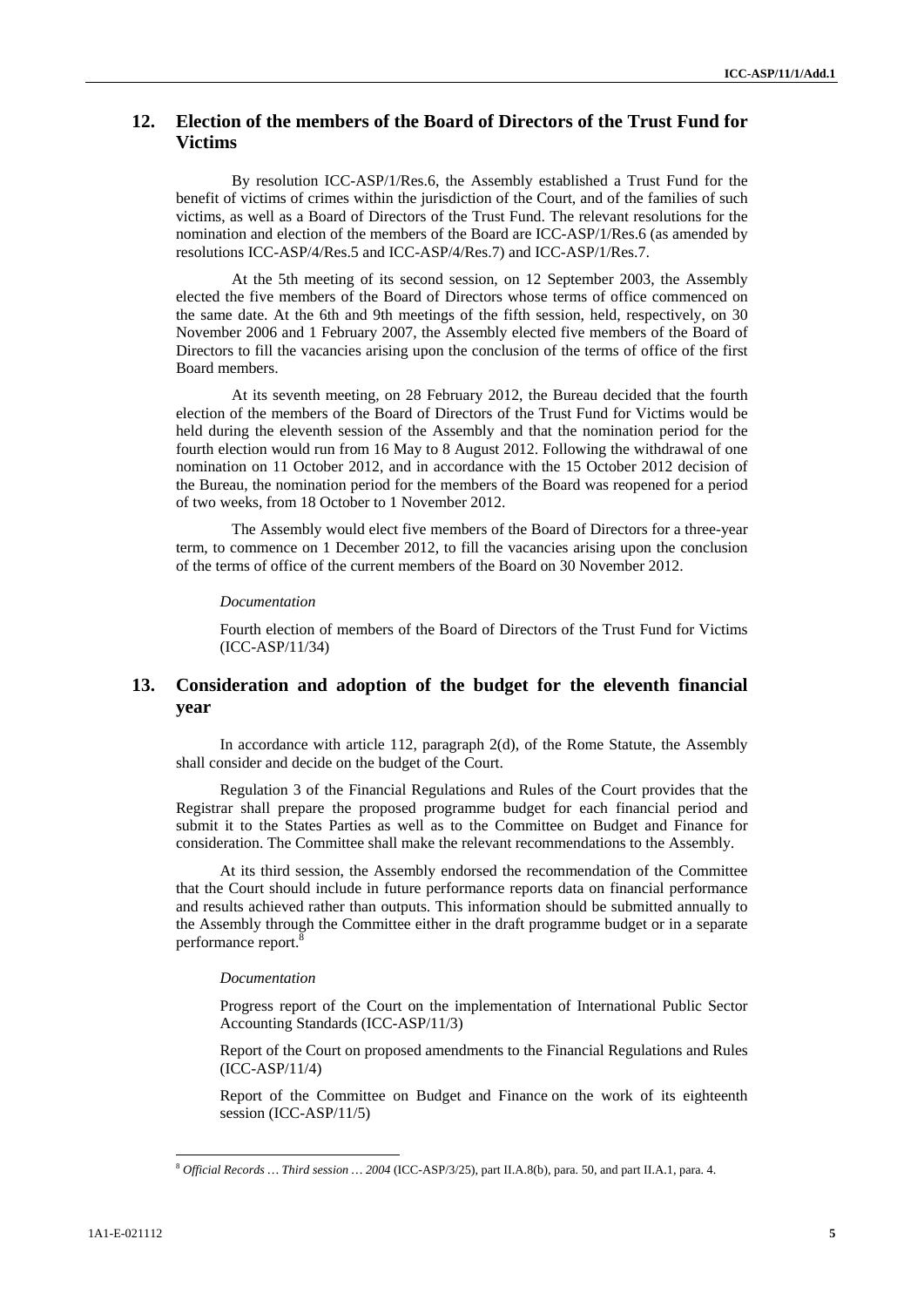Report of the Court on human resources management (ICC-ASP/11/7)

Report on programme performance of the International Criminal Court for the year 2011 (ICC-ASP/11/8)

Proposed Programme Budget for 2013 of the International Criminal Court (ICC-ASP/11/10, Corr.1 and Corr.2)

Report of the Court on its budgeting process (ICC-ASP/11/11)

Report to the Assembly of States Parties on the projects and the activities of the Board of Directors of the Trust Fund for Victims for the period 1 July 2011 to 30 June 2012 (ICC-ASP/11/14)

Report of the Committee on Budget and Finance on the work of its nineteenth session (ICC-ASP/11/15)

Report on budget performance of the International Criminal Court as at 30 June 2012 (ICC-ASP/11/16)

### **14. Consideration of the audit reports**

Regulation 12 of the Financial Regulations and Rules provides that the Assembly shall appoint an Auditor to conduct audits in conformity with generally accepted common auditing standards, subject to any special directions of the Assembly and in accordance with the additional terms of reference set out in the annex to the Financial Regulations and Rules. At the  $11<sup>th</sup>$  meeting of its first session, on 22 April 2003, the Assembly was informed that the Bureau, acting under the delegated authority of the Assembly, $9$  had appointed the National Audit Office of the United Kingdom of Great Britain and Northern Ireland as Auditor for the Court for a period of four years.<sup>10</sup>

In accordance with regulation 12.7, the Auditor shall issue a report on the audit of the financial statements and relevant schedules relating to the accounts for the financial period. In accordance with regulations 12.8 and 12.9, audit reports, before their submission to the Assembly, are subject to examination by the Registrar and the Committee on Budget and Finance. The Assembly considers and approves the financial statements and audit reports forwarded to it by the Committee.

At its tenth session, the Assembly endorsed the Committee's recommendation to appoint *la Cour des comptes* (France) as the new External Auditor of the International Criminal Court and the Trust Fund for Victims for four years starting with the financial year 2012.<sup>11</sup>

*Documentation* 

Financial statements for the period 1 January to 31 December 2011 (ICC-ASP/11/12)

Trust Fund for Victims - Financial statements for the period 1 January to 31 December 2011 (ICC-ASP/11/13)

## **15. Premises of the Court**

 $\overline{a}$ 

At its sixth session, the Assembly adopted resolution ICC-ASP/6/Res.1, whereby it, inter alia, decided that the permanent premises of the Court should be constructed on the Alexanderkazerne site**.** Furthermore, the Assembly established an Oversight Committee, composed of ten States Parties, to provide strategic oversight for the permanent premises project in accordance with annex II of that resolution.<sup>12</sup>

<sup>&</sup>lt;sup>9</sup> Official Records ... First session, New York, 3-10 September 2002 (ICC-ASP/1/3 and Corr.1), part I, para. 29.<br><sup>10</sup> Official Records... First session (first and second resumptions) ... 2003 (ICC-ASP/1/3/Add.1), part I,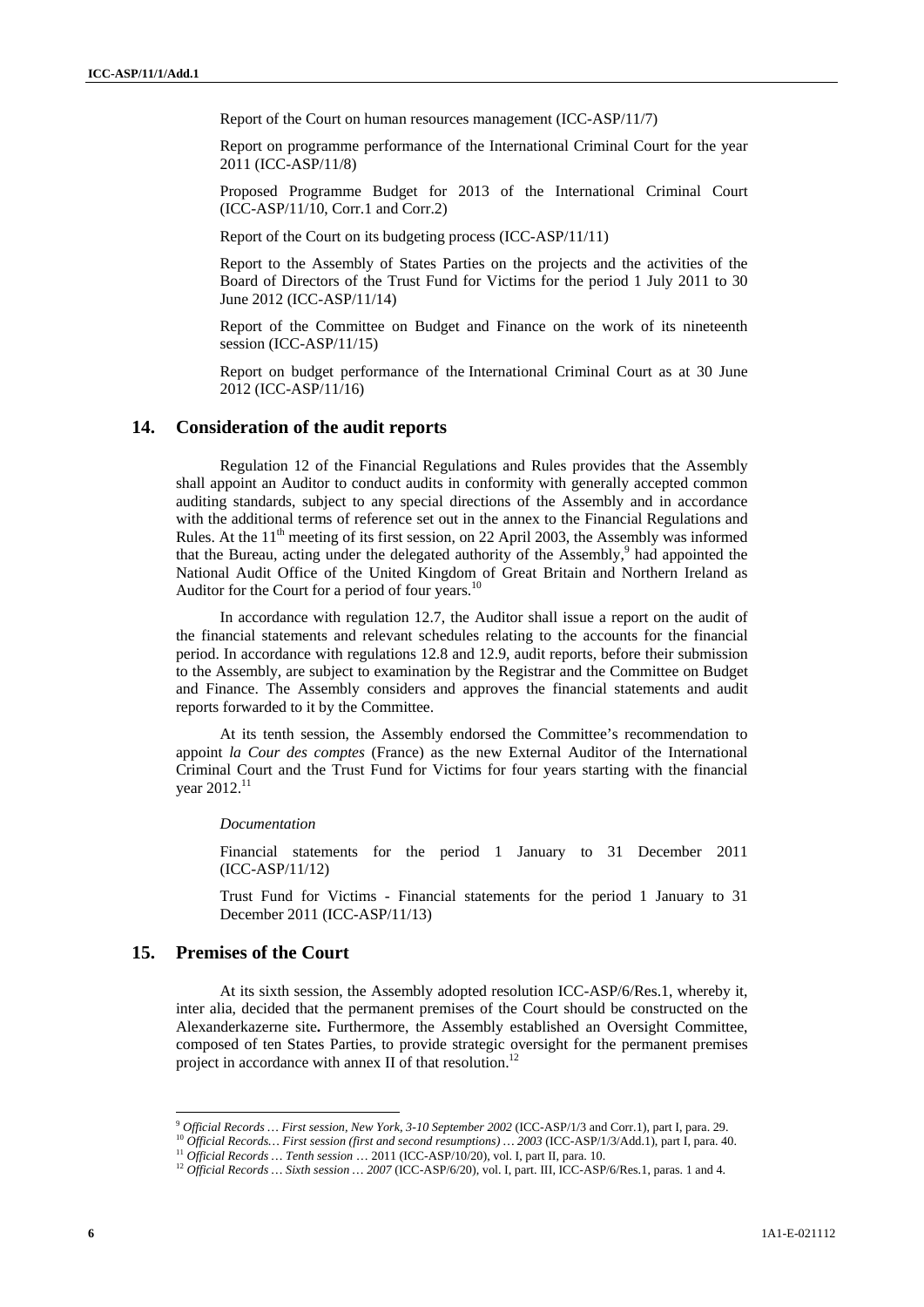Annex II of that resolution also provides, inter alia, that the Oversight Committee shall submit any draft resolutions or information to the Assembly through the Bureau and provides that the Chairperson of the Oversight Committee shall report to the Assembly.

At its tenth session, the Assembly adopted resolution ICC-ASP/10/Res. 6, whereby it welcomed the completion of the final design stage and reiterated its firm intention that the permanent premises be delivered within the  $\epsilon$ 190 million budget (at 2014 price) as per resolution ICC-ASP/6/Res.1. The Assembly further approved that the non-integrated elements (2gv) be submitted as part of the annual budget of the Court, whereas the integrated elements (3gv) shall be incorporated in the overall construction budget of  $\bigoplus$ 90 million. The Assembly also approved the revised governance arrangements adopted by the Oversight Committee and welcomed the improved effectiveness of the decision making process.

#### *Documentation*

Report on the activities of the Oversight Committee (ICC-ASP/11/35)

### **16. Recommendations concerning the election of the Registrar**

Under the terms of article 43, paragraph 2, of the Rome Statute of the International Criminal Court, the Registry of the Court is to be headed by the Registrar, who shall be the principal administrative officer of the Court. Pursuant to paragraph 3 of the same provision, the Registrar shall be a person of high moral character, be highly competent and have an excellent knowledge of and be fluent in at least one of the working languages of the Court.

Rule 12 of the Rules of Procedure and Evidence<sup>13</sup> provides, in paragraph 1, that "the Presidency shall establish a list of candidates who satisfy the criteria laid down in article 43, paragraph 3, and shall transmit the list to the Assembly of States Parties with a request for any recommendations."

Upon receipt of any such recommendations from the Assembly of States Parties, the judges, acting under the terms of article 43, paragraph 4, of the Rome Statute, and in accordance with the procedure laid down in paragraphs 2 and 3 of rule 12 of the Rules of Procedure and Evidence, shall, as soon as possible, elect the Registrar by an absolute majority by secret ballot, taking into account the above-mentioned recommendations of the Assembly of States Parties.

#### *Documentation*

Election of the Registrar of the International Criminal Court (ICC-ASP/11/19)

Draft recommendation concerning the election of the Registrar of the International Criminal Court (ICC-ASP/11/19/Add.1)

## **17. Independent Oversight Mechanism**

At its eighth session, by resolution ICC-ASP/8/Res.1, the Assembly established the Independent Oversight Mechanism in accordance with article 112, paragraph 4, of the Rome Statute. It was decided that the independent professional investigative capacity would be implemented immediately, while the inspection and evaluation elements would be brought into operation subject to a later decision of the Assembly.

At its ninth session, by resolution ICC-ASP/9/Res.5, the Assembly decided that the investigative function of the Independent Oversight Mechanism shall operate in accordance with the provisions in the appendix to that resolution ("the Operational Mandate"), and decided further that the Bureau would prepare a report on the operationalization of the investigative function of the Independent Oversight Mechanism and the operation of the inspection and evaluation functions within the oversight mechanism, including the terms of

 $\overline{a}$ 

<sup>13</sup>*Official Records of the Assembly of States Parties to the Rome Statute of the International Criminal Court, First session, New York, 3-10 September 2002* (United Nations publication, Sales No. E.03.V.2 and corrigendum), part II.A.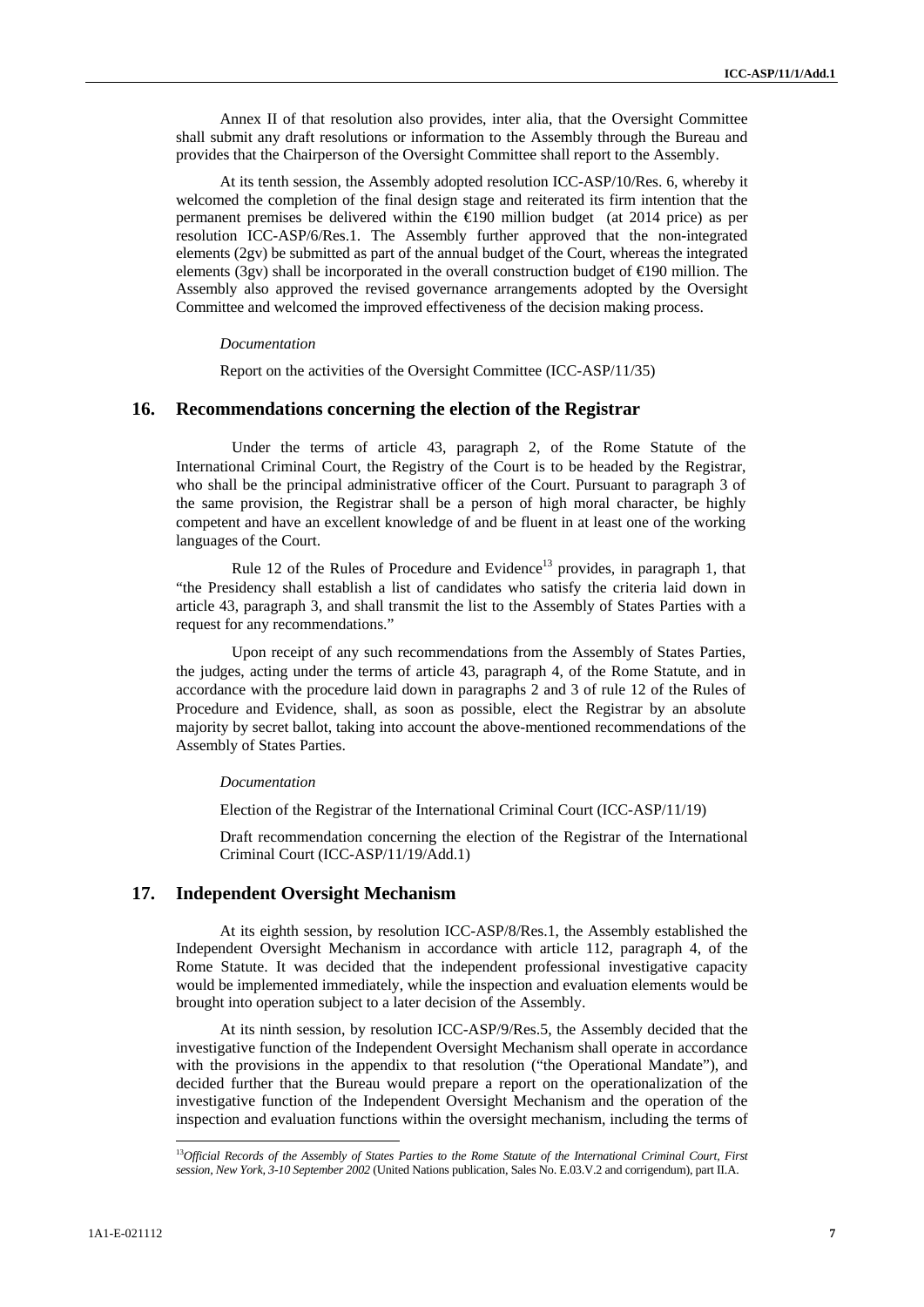reference and related financial implications, with a view to a decision on its adoption at the eleventh session of the Assembly.

At its tenth session, the Assembly decided to continue discussions on the Independent Oversight Mechanism in close consultation with the organs of the Court, fully respecting the provisions in the Rome Statute regarding judicial and prosecutorial independence and the management oversight of the Assembly of States Parties, including articles 40, 42 and 112, with a view for the Bureau to submit, to the eleventh session of the Assembly, a comprehensive proposal that would make possible the full operationalization of the Independent Oversight Mechanism. It further invited the Independent Oversight Mechanism, working in close consultation with the organs of the Court, Staff Union Council and States Parties, to develop an anti-retaliation/whistleblower policy, with a view to its adoption by the Court at the earliest time possible. $<sup>14</sup>$ </sup>

#### *Documentation*

Report of the Bureau on the Independent Oversight Mechanism (ICC-ASP/11/27)

## **18. Amendments to the Rome Statute and the Rules of Procedure and Evidence**

By resolution ICC-ASP/8/Res.6, the Assembly established a Working Group of the Assembly of States Parties for the purpose of considering, as from its ninth session, amendments to the Rome Statute proposed in accordance with article 121, paragraph 1, of the Statute at its eighth session, $15$  as well as any other possible amendments to the Rome Statute and to the Rules of Procedure and Evidence, with a view to identifying amendments to be adopted in accordance with the Rome Statute and the Rules of Procedure of the Assembly of States Parties.

#### *Documentation*

Report of the Working Group on Amendments (ICC-ASP/11/36)

Report of the Study Group on rule 132 *bis* of the Rules of Procedure and Evidence (ICC-ASP/11/41)

## **19. Cooperation**

l

By resolution ICC-ASP/10/Res.2, the Assembly requested the Bureau to establish a facilitation of the Assembly of States Parties for cooperation to consult with States Parties, the Court and non-governmental organizations, as well as other interested States and relevant organizations in order to further strengthen cooperation with the Court. It also decided that the Assembly shall continue to monitor cooperation with a view to facilitating States Parties in sharing their experiences and considering other initiatives to enhance cooperation and, furthermore, requested the Bureau to report on significant developments to the Assembly of States Parties at its eleventh session.<sup>16</sup>

#### *Documentation*

Report of the Bureau on cooperation (ICC-ASP/11/28)

On Friday, 16 November 2012, the Assembly will hold a panel discussion in plenary session to consider the topic of cooperation, with a specific focus on a) arrests; and b) identification, tracing, freezing and seizure of assets. The concept note prepared by the facilitator for cooperation, Ambassador Anniken Krutnes (Norway), contains relevant details:

http://www.icc-cpi.int/Menus/Go?id=cee07024-9374-4e2f-aade-3fb131297cf5&lan=en-GB http://www.icc-cpi.int/Menus/Go?id=cee07024-9374-4e2f-aade-3fb131297cf5&lan=fr-FR

<sup>&</sup>lt;sup>14</sup> Official Records ... Tenth session ... 2011 (ICC-ASP/10/20), vol. I, part III, ICC-ASP/10/Res.5, paras. 66 – 67.<br><sup>15</sup> Official Records ... Eighth session ... 2009 (ICC-ASP/8/20), vol. I, annex II.<br><sup>16</sup> Official Record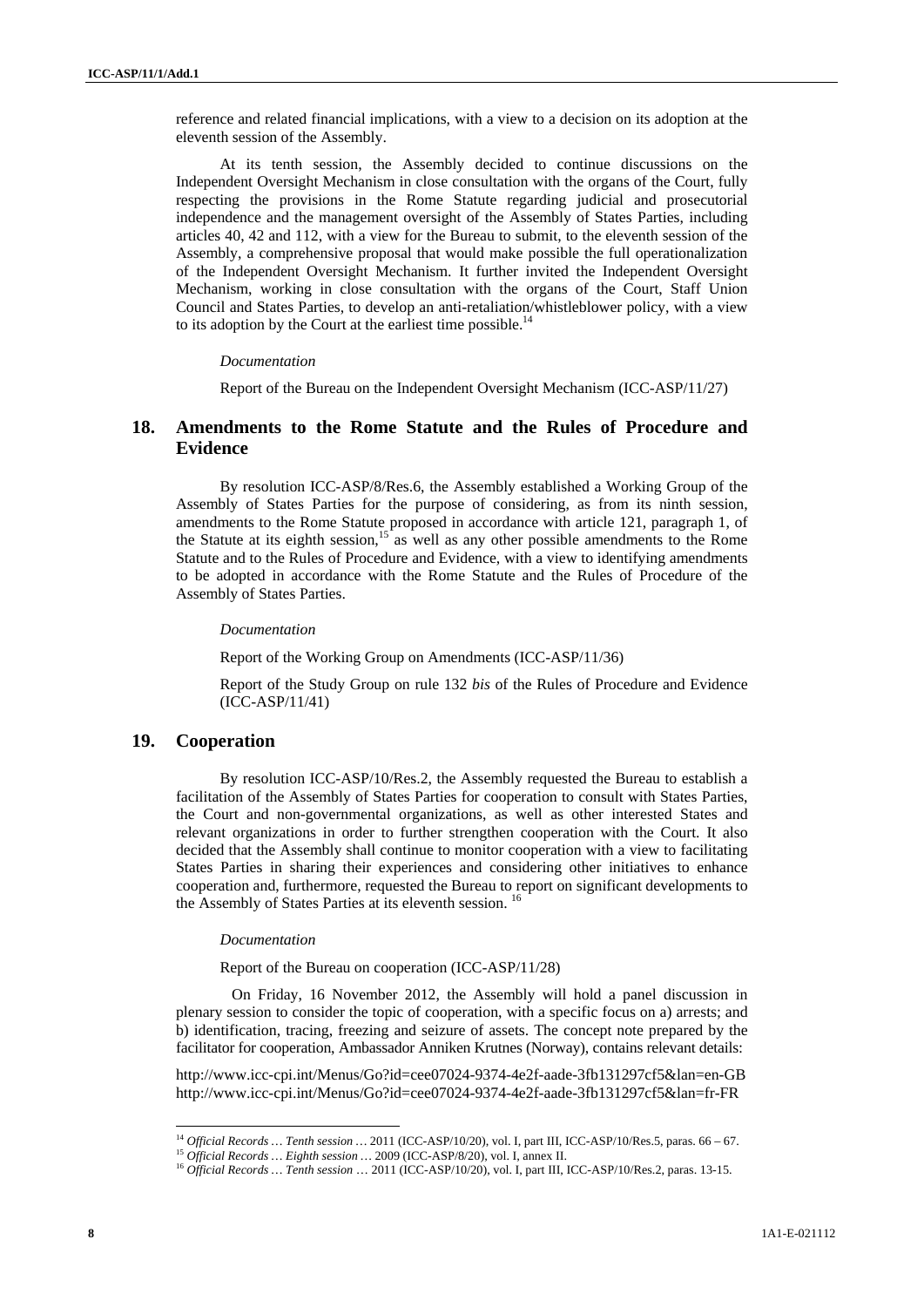### **20. Review Conference follow-up**

The Review Conference, in its consideration of the stocktaking topics, adopted relevant resolutions and a declaration. The Bureau, through its Working Groups, has considered the follow-up to the decisions of the Review Conference on the respective topics.

By resolution ICC-ASP/10/Res.5, the Assembly welcomed, inter alia, the substantive discussions carried out within the framework of the stocktaking exercise on international criminal justice to identify opportunities and challenges presented to the Court and the Rome Statute system and committed to the implementation of the resolutions on "Complementarity," "Impact of the Rome Statute system on victims and affected communities," and "Enforcement of Sentences," and the declaration on "Cooperation" as critical next steps in meeting these challenges.<sup>1</sup>

### **(a) Complementarity**

At its tenth session, the Assembly requested the Bureau to remain seized of this issue and to continue the dialogue with the Court and other stakeholders on complementarity and the further implementation of the Review Conference resolution on complementarity; welcomed the report by the Secretariat on the progress in giving effect to its mandate set out in resolution RC/Res.1 and requested it to report to the eleventh session of the Assembly on further progress in this regard. Furthermore, the Assembly welcomed the report of the Court on complementarity, recalled its limited role in strengthening national jurisdictions, noted that the Court in carrying out its judicial mandate could have a positive impact on the ability and willingness of domestic jurisdictions to investigate and prosecute Rome Statute crimes and can have a positive impact on the functioning of the Rome Statute system, and requested the Court to further cooperate with the Secretariat on this issue and report to the next Assembly session.<sup>18</sup>

On Monday, 19 November 2012, the Assembly will hold a panel discussion in plenary session to consider the topic of complementarity. The concept note prepared by the co-focal points, Denmark and South Africa, contains relevant details:

http://www.icc-cpi.int/Menus/Go?id=cee07024-9374-4e2f-aade-3fb131297cf5&lan=en-GB http://www.icc-cpi.int/Menus/Go?id=cee07024-9374-4e2f-aade-3fb131297cf5&lan=fr-FR

### **(b) Peace and justice**

At the tenth session, the Assembly recalled that the Review Conference also conducted, as part of its stocktaking exercise, a panel discussion on peace and justice, took note with appreciation of the moderator's summary and commended this topic for further exploration and development.<sup>1</sup>

#### **(c) The impact of the Rome Statute system on victims and affected communities**

At its tenth session, the Assembly noted the ongoing work of the Court in reviewing its Strategy in relation to victims and its report thereon and requested the Court to finalize the review in consultation with States Parties and other relevant stakeholders and report thereon in advance of the Assembly at its eleventh session. Furthermore, it noted with concern reports from the Court on the continued backlogs the Court has had in processing applications from victims seeking to participate, a situation which might impact on effective implementation of the rights of victims under the Rome Statute, and underlined the need to consider reviewing the victim participation system with a view to ensuring its sustainability, effectiveness and efficiency and requested the Court to conduct such a review in close consultation with the Bureau and relevant stakeholders and to report thereon to the Assembly at its eleventh session.<sup>20</sup>

 $\overline{a}$ 

<sup>17</sup> Ibid., ICC-ASP/10/Res.5, para. 77.

<sup>18</sup> Ibid., paras. 60-62.

<sup>19</sup> Ibid., para. 78.

 $20$  Ibid., paras.  $48 - 49$ .